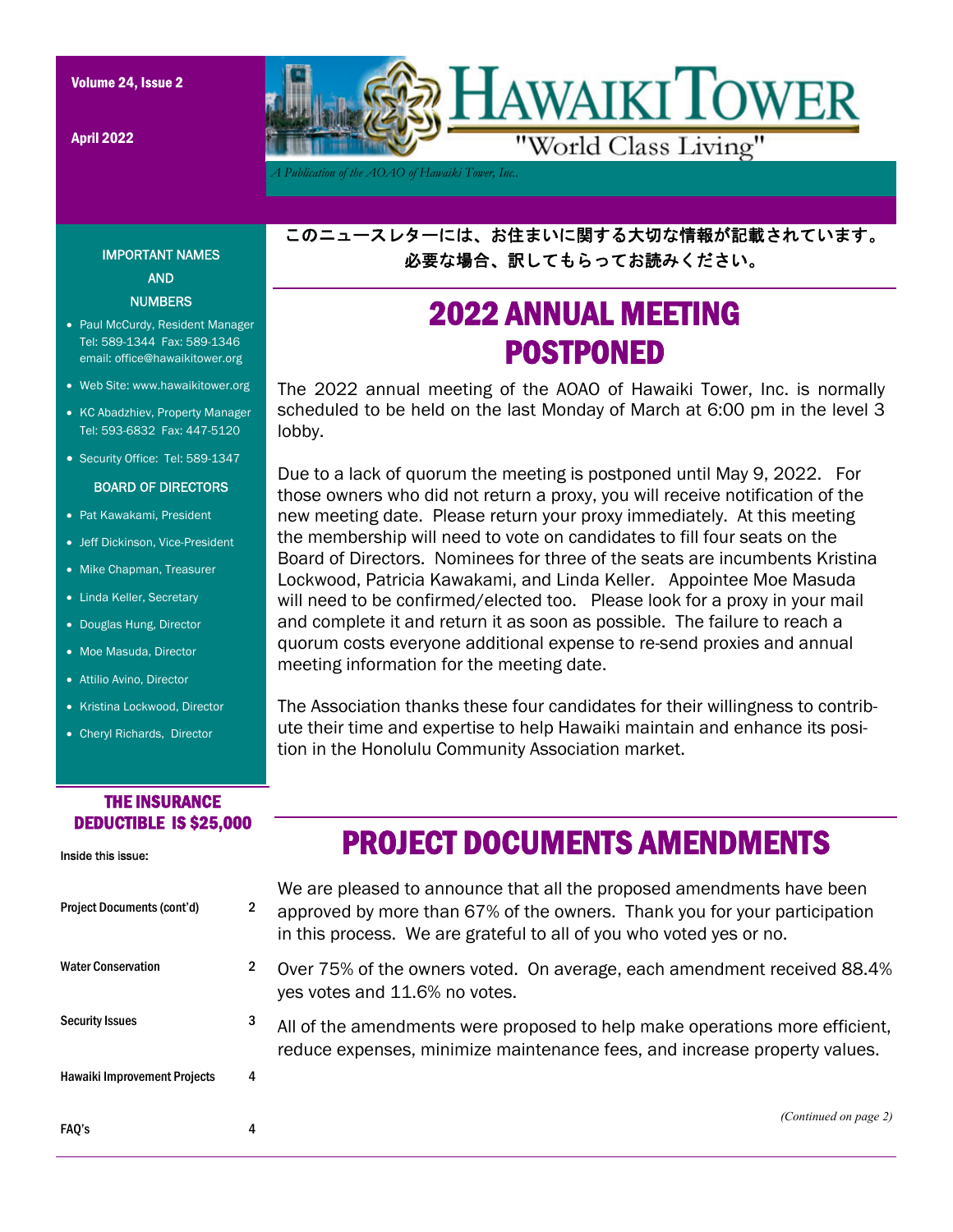# DOCUMENT AMENDMENTS (cont'd)

#### *(Continued from page 1)*

All of these new amendments will be integrated into the documents along with all previously passed amendments and then our documents will be restated to the current law under HRS 514B.

These new documents (Declaration and Bylaws) will be posted to our website and available in the office.

Once again, thank you for your participation in this important process.

## WATER CONSERVATION

The Board of Water Supply (BWS) is asking everyone to reduce their water consumption by 10%. This is in response to the contaminated Red Hill water well shaft. This shaft was shut down in December 2021.

Hawaiki Tower uses an average of 2,000,000 gallons of water per month. The air conditioning system uses 14% of that amount. Our landscape irrigation uses 19%. That leaves 67% of our water use for the apartments.

We can reduce our landscape usage. Even if we reduce our irrigation by 25%, it still wouldn't meet the BWS's goal.

We can marginally change the amount the air conditioning system uses. That is dependent on how hot it is and how much occupants run their air conditioning. The less you run your air conditioner and the higher the temperature you set your thermostat, the less water our system uses. Please consider turning off your air conditioner and opening windows. If you must run your air conditioning, consider raising the temperature of the air

conditioning. The recommended temperature setting for our air conditioning units is 78 degrees. If you can increase that to 80 degrees, it will make a big difference.

The following are recommendations from the BWS on how to minimize water usage.

- 1. Check your fixtures for leaks! If you see any, have them fixed! Pay special attention to a running toilet or dripping shower.
- 2. Turn off the faucet when you brush your teeth, scrub dishes, or wash your hands. You can even turn off the water in the shower while scrubbing. You don't need to run the water the entire time.

This winter has been unusually dry. This places a strain on the water supply. In some wells, salt water has been mixing with fresh water. This doesn't create a health hazard and the BWS monitors this closely.

Everyone needs to do their part to help conserve water. Reducing our water consumption now can make a big difference and help prevent a water shortage.

## APARTMENT MAINTENANCE

#### AIR CONDITIONERS

 The a/c manufacturer recommends the following regular quarterly and annual maintenance tasks:

- A. Clean front grill.
- B. Vacuum or otherwise clean evaporator coils.
- C. Thoroughly clean condensate drain pan and vacuum drain line (suction or discharge).
- D. Install algaecide tablets in condensate drain pan.

Annual Maintenance:

A. Back flush condenser coils at least once per year. The Association has tools (back flush jig with union and discharge container) available to assist in performing this task.

 The frequency of these tasks depend upon whether you open a window when the air conditioner is running (not recommended), the frequency and thoroughness of your housekeeping, the temperature set-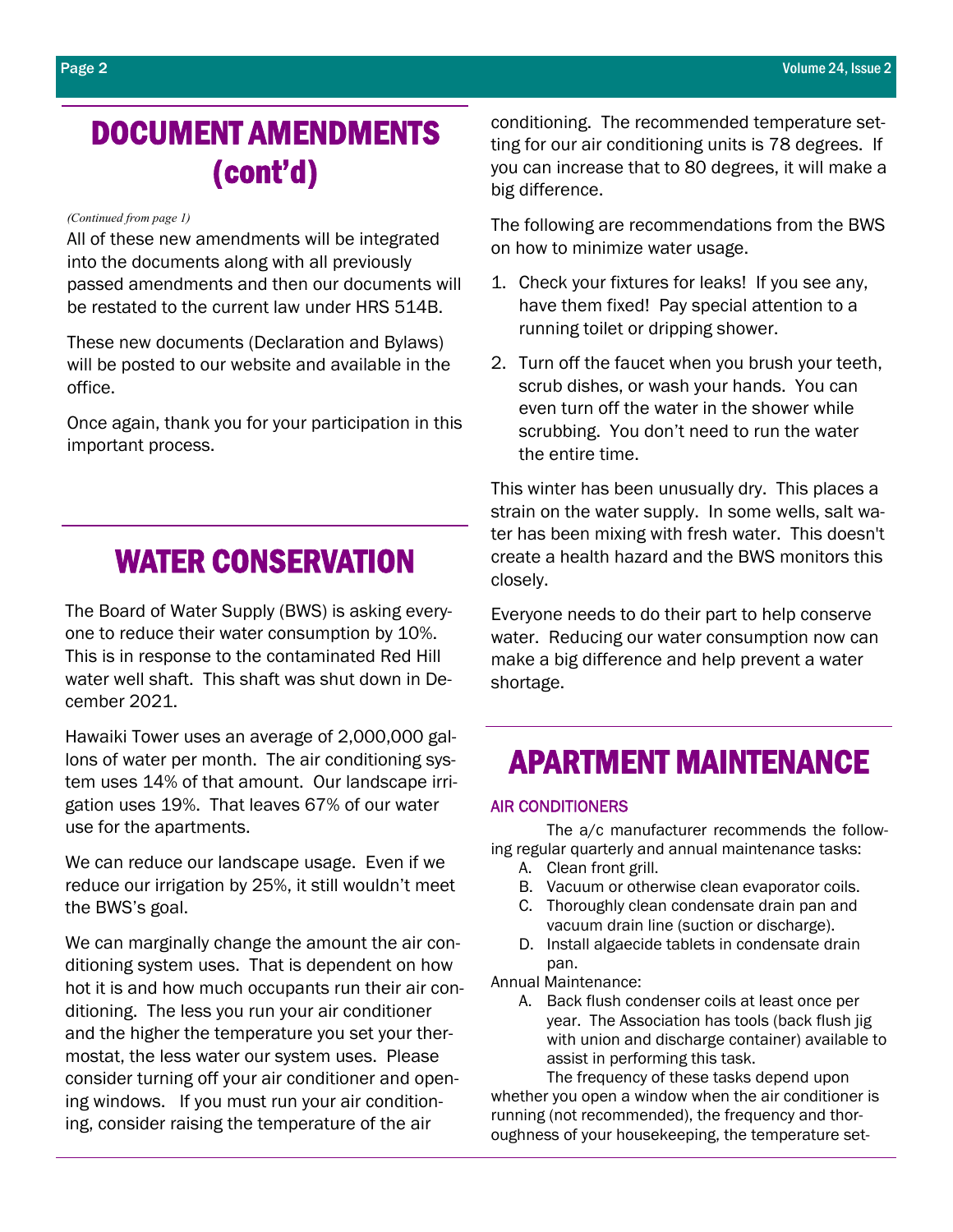### APARTMENT MAINTENANCE (cont'd)

#### *(Continued from page 2)*

tings of the a/c and how often you use the air conditioner.

 If you run your a/c all the time at a low temperature setting, leave a window cracked open all or part of the time and are not fond of housecleaning, you should service the a/c unit more frequently. If that describes you, you should strongly consider installing an a/c drain pan float valve.

#### A/C FLOAT VALVES

 The a/c float valve is provided to each owner for free. Each owner is responsible for the installation of the valve. This valve can save you from a potential liability (and the associated stress) and can help avoid damage to your apartment and apartments below you. The valve is installed in the condensate drain pan and if the drain gets clogged, the water level will rise. As the water level rises, this float valve will shut off the a/c unit before the water can reach the top of the pan and overflow. Overflowing water from a/c drain pans is the single most common water leaking problem in the building. Damage caused by these types of leaks are not insured.

#### PERIODIC INSPECTIONS

 If you are an absentee owner and maintain your apartment at Hawaiki Tower as a second home, it is HIGHLY recommended that you hire an agent to make periodic inspections of your home. Slow leaks can occur in plumbing fixtures that can go unnoticed and unreported for months. If you do not have someone inspecting periodically, it is only after the damage becomes very extensive in your apartment and migrates to an occupied apartment that the problem is discovered.

 A recommended inspection interval is every two weeks. Most insurance policies exclude water damage from coverage for leaks and seepage that occur for more than two weeks.

#### APARTMENT INSURANCE

Please remember that it is REQUIRED that each apartment owner purchase their own insurance that covers their contents, liability and uninsured damage. If damage to a common element or another apartment is caused by something in your apartment, to the extent the damage is uninsured, you will be responsible. Check with your insurance agent to choose the appropriate coverage. Be sure to inform your agent that the Association's deductible is \$25,000 and ask about the loss assessment rider.



SACHI HAWAII · サチハワイ

オフィスはハワイキのロビー内です。

#### お気軽にお立ち寄り下さい!

### SECURITY ISSUES

As much as we would like to be, the Association can never be free of crime. For example, it is possible for someone to enter the property under false pretenses to commit crimes, for residents to commit crimes against their neighbors, for guests of residents to commit crimes and for employees to commit crimes. As a result, the Association is not and can never be free of crime and cannot guarantee your safety or security. You should NOT rely on the Association to protect you from loss or harm you should provide for your own security by taking common sense precautions such as carrying insurance against loss; keeping your doors closed and locked; refusing to open your door to strangers; asking workmen for identification; installing a security system; locking your car and bicycle; etc. Please report any suspicious activity immediately to security (589-1347) or the Honolulu Police Department (911).